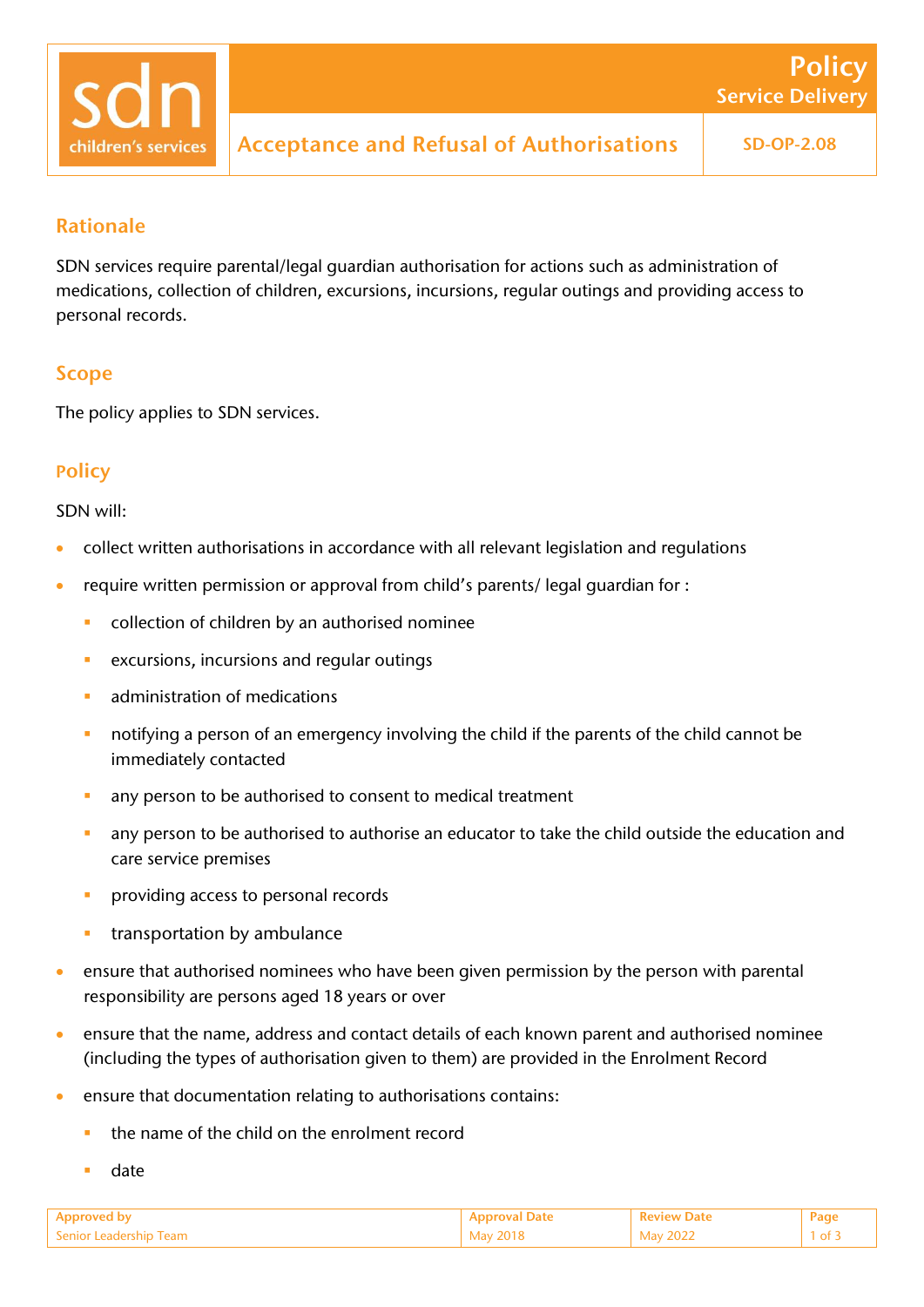- **signature of the child's parent or legal guardian who is listed on the enrolment record**
- original form, letter, or forms provided by the service
- name, address and contact details of:
	- each known parent of the child
	- any person who is to be notified of an emergency involving the child if any parent of the child cannot be immediately contacted
	- any person who is authorised to consent to medical treatment of, or to authorise administration of medication to, the child
	- any person who is authorised to authorise an educator to take the child outside the education and care service premises
- apply these authorisations to the collection of children, administration of medication, excursions incursions, regular outings, emergencies, medical treatment and permitting an educator to take the child outside service premises, transportation by ambulance and access to personal records
- keep these authorisations in the Enrolment Record
- exercise the right of refusal if written or verbal authorisations do not comply with the above conditions
- waive compliance where a child requires emergency medical treatment for conditions such as anaphylaxis or asthma. The service can administer medication without authorisation in these cases, provided they contact the parent/guardian as soon as practicable after the medication has been administered
- not accept an authorisation from a parent who is prohibited by a court order from having contact with the child
- not accept authorisation when permission forms (such as the *Excursion/Incursion/Regular Outing* Permission Form, Medication Permission Form and Non Prescription Medication Permission Form):
	- are incomplete, e.g. not dated and/or not signed
	- **Completed, dated and signed by someone other than an approved person authorised on the child's** enrolment record as being authorised to give permission to SDN on behalf of the family.

## Related SDN Documents

#### Policies

- SD-OP-2.07: Enrolment, Orientation and Transition into SDN Services
- SD-OP-2.09: Arrival, Departure and Late Collection of Children
- SD-OP-2.14: Children with Medical Conditions
- SD-OP-2.15: Child Incident, Injury, Trauma and Illness
- SD-OP-2.18: Excursions, Incursions and Regular Outings

| ACCEPTANCE AND REFUSAL OF AUTHORISATIONS POLICY |               | $SD-OP-2.08$       |          |
|-------------------------------------------------|---------------|--------------------|----------|
| <b>Approved by</b>                              | Approval Date | <b>Review Date</b> | Page     |
| Senior Leadership Team                          | May 2018      | <b>May 2022</b>    | $2$ of . |